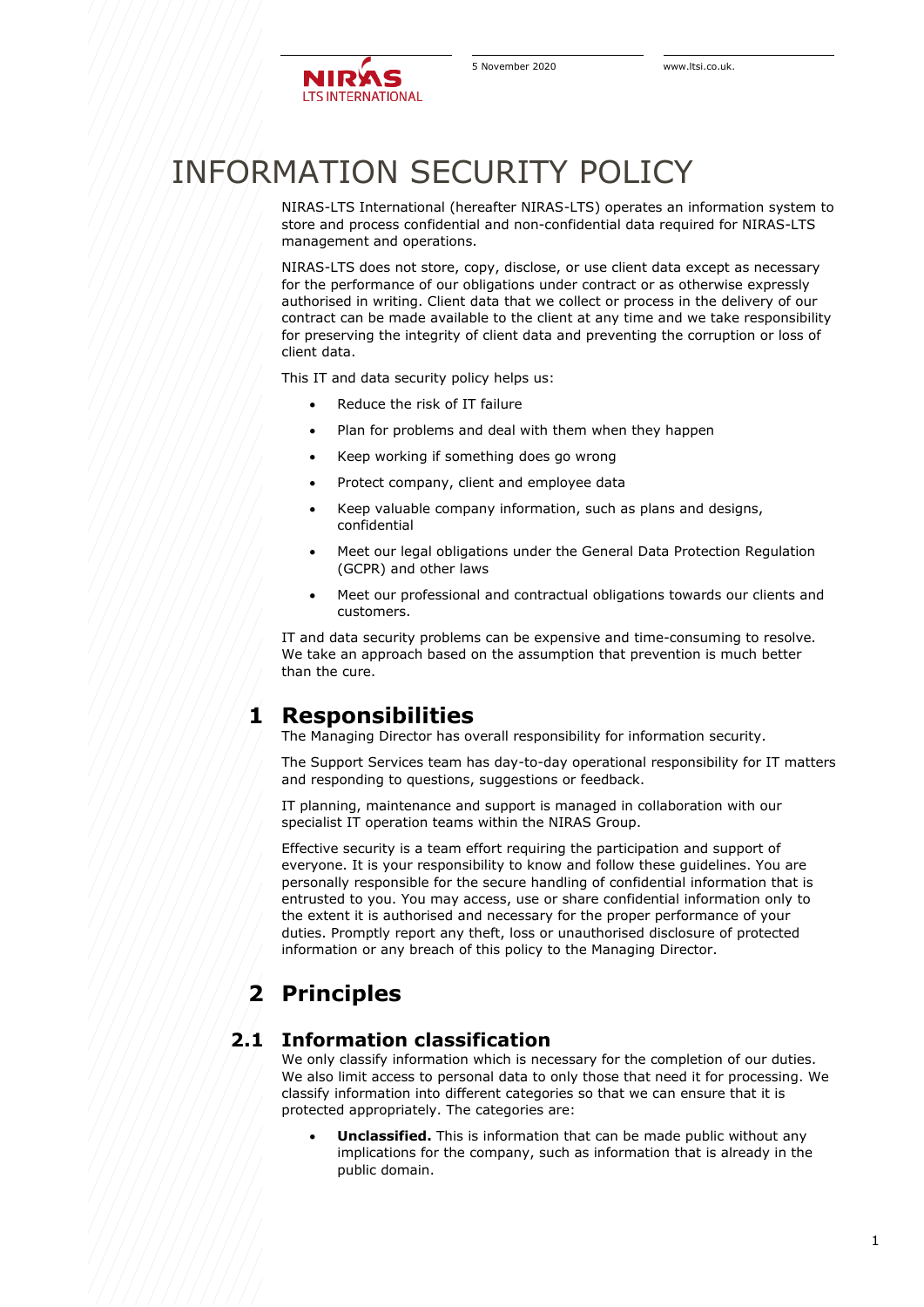

- **Employee confidential.** This includes information such as medical records, contact details, contracts and pay of our employees.
- **Company confidential.** This includes information such as contracts, source code, business plans, passwords for critical IT systems, client contact records, accounts etc.
- **Client confidential.** This includes personally identifiable information such as name or address, passwords to client systems, client business plans, new product information, market sensitive information etc.

Personal data are found in employee confidential, company confidential and client confidential folders. Files are not marked individually, but classified by virtue of their location. For this reason, NIRAS-LTS staff are given clear guidance on these categories.

### **2.2 Access Controls**

Internally, as far as possible, we operate on a 'need to share' rather than a 'need to know' basis with respect to company confidential information. This means that our bias and intention is to share information to help people do their jobs rather than needlessly raise barriers to access.

As for client information, we operate in compliance with the GDPR 'Right to Access'. This is the right of data subjects to obtain confirmation as to whether we are processing their data, where we are processing it and for what purpose. Further, we shall provide, upon request, a copy of their personal data, free of charge in an electronic format.

However, in general, to protect confidential information we implement the following access controls:

- **Company confidential.** This information is restricted to the Executive Team through restricted access to folders on the shared drive.
- **Client confidential.** This tends to be on a project specific basis and is restricted to certain project team members.
- **Employee confidential.** The HR manager, Finance Team and Company Directors have access to the Personnel folders of staff members and staff can request access to their personal data at any time.

In addition, admin privileges to company systems will be restricted to specific, authorised individuals for the proper performance of their duties. Under the GDPR, where a data breach is likely to result in a 'risk for the rights and freedoms of individuals' we must notify the data subjects and the Information Commissioners Office (ICO) 'without undue delay'. We will ensure we inform the data subject within 72 hours and report to the ICO.

# **2.3 Employees joining/leaving**

When a new employee joins the company, we provide them with a company email address and access to the company systems and include them into relevant email groups. Access for sub-contractors and project staff may be granted at a more restricted level.

We provide training to new staff and support for existing staff to implement this policy. This includes an initial introduction to the Information Security Guidelines, covering the risks, basic security measures, company policies and where to get help. All staff receive training on how to use company systems and security software properly.

When people leave a project or leave the company, their access to all company systems and IT is terminated.

# **2.4 Backup, disaster recovery and continuity**

NIRAS-LTS servers are located on a science park with 24-hour security service, entry barrier, and doors requiring electronic passes to gain entry. Data is backed-